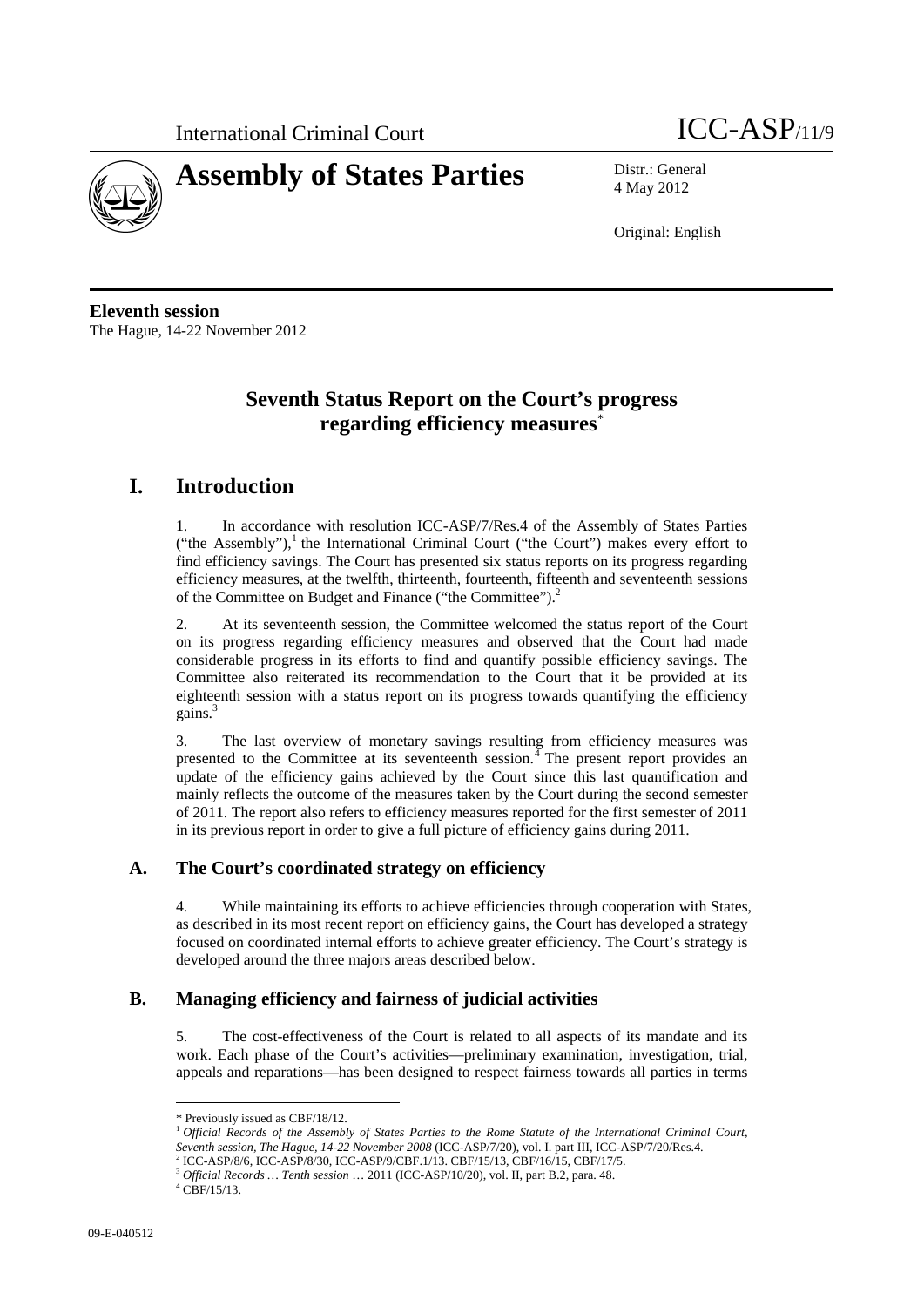of its judicial activities, which, in the long term is the measure that will produce a most efficient institution while fully respecting the rights of all parties, as described in a previous report of the Court.<sup>5</sup> The Court is constantly seeking methods to improve or standardize its judicial procedures. The efficiency and fairness of the proceedings are influenced by the way the Judiciary and parties perform their activities (for example, a narrowly focused investigative approach of the Office of the Prosecutor versus a broad investigative strategy; calling relatively few numbers of witnesses to the Court rather than large numbers; different ways in which the representation of victims could be organized). The Judiciary and the parties are developing principles targeted towards incorporating efficiency and fairness into their processes, while respecting the specific nature of each case.

6. Implementing a consistent and relevant performance measurement system has nevertheless proven difficult in the Court's context. For example, pursuant to the Court's complementarity principle, much of the work done to achieve the goals of the Statute may take place in national judiciaries around the world. Thus, the number of cases that reach the Court is not a positive measure of effectiveness. Regardless of these difficulties, the Court remains dedicated to implementing transparent and relevant benchmarks for its activities. In order to reach its goal, the Court is considering refining the definitions of steps in the judicial process and their sequencing. This approach, together with the benchmarking of key support processes, will allow identification of possible efficiency improvements in court hearings. The model created will be used to plan certain and reasonably foreseeable activities, in order to avoid over- or under-capacity across different parts of the Court.

7. The International Criminal Court cannot be efficient without being effective. The Court will therefore engage States Parties in further dialogue in relation to tools to perform such an effectiveness evaluation. The creation of a monitoring and evaluation function at the Court will also be considered, especially in the context of results-based management, and will be linked to the Court's risk management and internal control framework.

8. The Court will expand the scope of its current reengineering exercise as described in previous reports on efficiency savings, in order to include activities directly related to the judicial process. The objective will be to assess whether every activity or output is needed, and if there are more efficient ways of performing them. In particular, areas where judicial decisions have had a significant cost impact in the past will be reviewed.

## **C. Managing efficiency for other activities of the Court**

9. Along with its review of activities related to the judicial process, the Court will continue its scrutiny of other activities. The focus will be on streamlining coordination mechanisms in order to avoid inefficiencies, and assessing the impact of the current external governance structure in terms of cost, efficiency and effectiveness.

10. The Court is planning to assess on a periodic basis, through the budget process, whether the output of each unit is still required. This will be done from both a Court-wide and a section-specific perspective. The Court is also looking into the possibilities for refining the process of defining the best value for money through internal consultation on the volume, quality and actual cost of the services offered. In that context, in 2012 the Court will monitor the impact of the reductions that have been made to its 2012 Proposed Programme Budget in order to determine whether all the proposed projects and activities leading to efficiency saving can be implemented given the shortfall in available resources.

Other specific non-judicial activities will continue to be considered for efficiency savings, in particular premises-related measures and productivity-related measures. While in some cases productivity of certain activities might be improved by implementing new tools rather than reviewing processes as envisaged in the above measures, the Court is bound to observe that the budgetary measures decided on by the Assembly at its last session in December 2011 have significantly impacted the planning of the Court in several efficiency-related projects, which will have to be postponed. Investments in consultancy the risk management project, for example, is no longer possible. Similarly, investments in new software solutions, such as a budget and planning module for SAP, have been put on hold

<sup>&</sup>lt;sup>5</sup> See Third Status Report on the Court's progress regarding efficiency measures (ICC-ASP/9/CBF.1/13).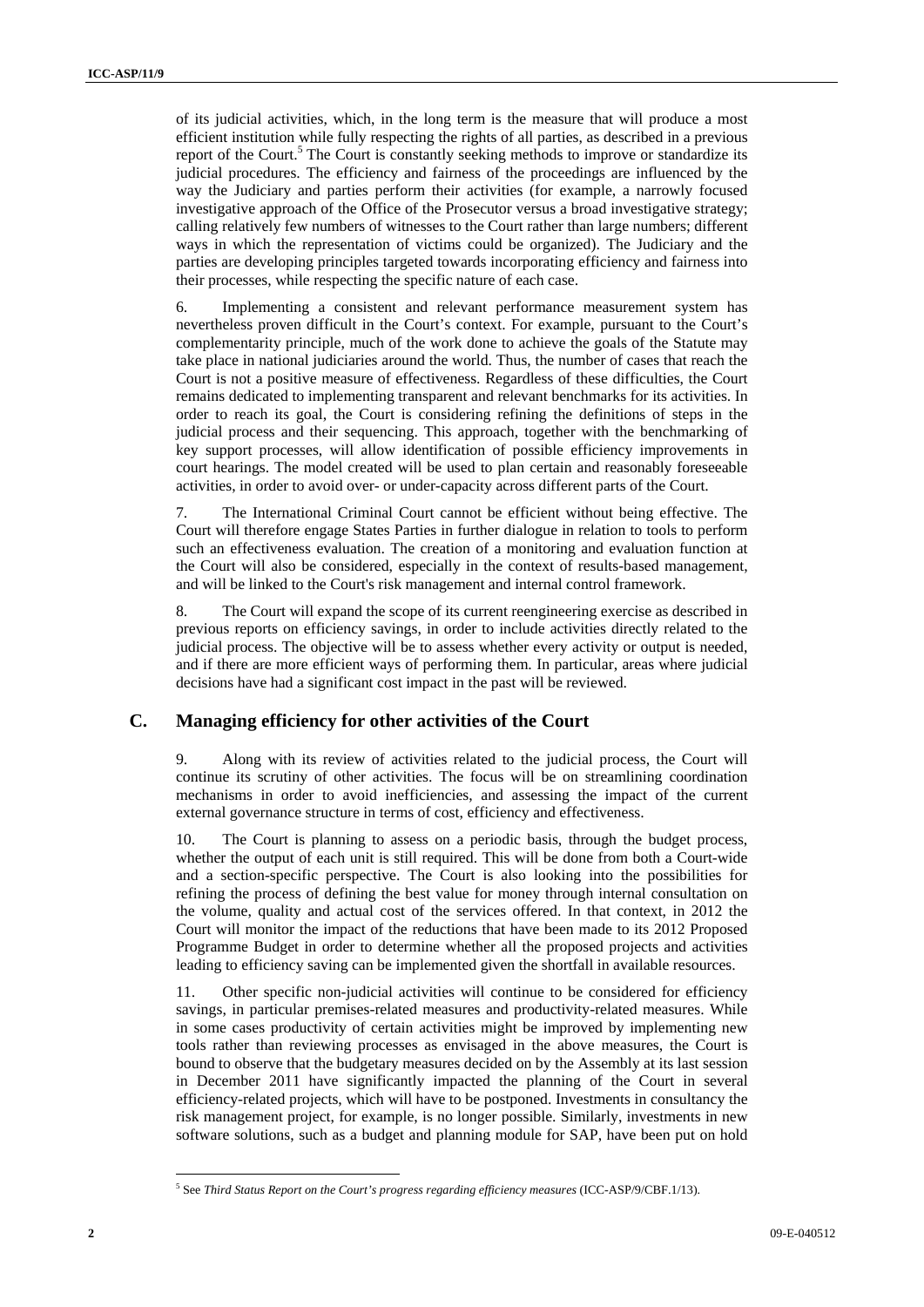for the time being. Where possible, the Court will nevertheless try to perform a cost analysis of possible investments in productivity-related tools. It should be noted, nonetheless, that, at time of writing of this report, the main focus of the Court was to manage the impact of the budgetary reductions imposed by its governing bodies: the main short-term "efficiencies" to be implemented in the next months will be of a reactive nature rather than the proactive activities described in the Court's previous reports on efficiencies. The Court will have to assess and report on potential long- and medium-term inefficiencies caused by these short-term cost reductions.

# **II. Update on efficiency measures undertaken by the Court**

#### **A. Flexible use of resources**

12. The Court has continued its flexible approach to redeployment of staff so as to best meet the changing needs of the organization. The Court's efforts in this regard have been both proactive and reactive, and include the activities described below.

13. Through efficient allocation of resources, the Court has absorbed in 2011 a substantial part of the costs associated with a nineteenth (extended) judge, Judge Blattman, and his supporting Legal Officer (P-3), as well as 50% of an Administrative Assistant servicing the judge. These costs, which amount to  $\epsilon$  320,442, were not included in the 2011 programme budget. The Court is continuing to absorb these costs in 2012 until the end of mandate of the judges constituting Trial Chamber I hearing the Lubanga case (Judges Fulford (presiding), Odio-Benito and Blattmann) in March 2012. Furthermore, costs for the relocation of a judge who joined the Court for full-time service in February 2011, amounting to €66,000, have been absorbed by the Court. The Court continues to temporarily deploy judges in judicial divisions other than those to which they were originally assigned in order to optimize judges' workload through a flexible, demanddriven deployment system.

14. In July and December 2011, the field office in Abeche and the field presence in N'djamena were closed. As a consequence, several savings have been achieved. For example, the closing of Chad operations negates the need for additional purchases, as the resources for that country will be re-deployed/absorbed into other areas of operation in the field as required. Similarly, the assets recovered as a result of the closure of the Abeche Field Office are still presently stored at no cost to the Court thanks to the assistance of the French Government in N'Djamena. These assets and supplies are ready for redeployment and use wherever practicable and economical in line with judicial developments in the new situations. Thus, there is likely to be a significant reduction in initial investment costs for any new field office set-up as a result of said judicial developments. Following the closure of the Abeche office, the Security and Safety Section (SSS) has also redeployed one Field Security Officer, P-3, and one Security Lieutenant (field) to Kenya instead of creating a new post for the new situation. The section also cancelled the recruitment of another Security Lieutenant (field) position for the Sudan situation following the resignation of the previous incumbent. The actual efficiencies achieved by these measures amount to a total of €272,000 in reallocation of resources.

15. In terms of the redeployment of staff at Headquarters and in the field, the Court's efforts to accredit more local field interpreters in all the necessary language combinations (wherever/whenever security and safety recommendations allow) are ongoing, since deploying locally based field interpreters is less costly (fees are lower and no trip allowance or DSA is involved). Similarly, by transferring one Associate Protection Officer (APO) P-2 from the Kampala Field Office, to Headquarters, where the APO was responsible for the Uganda and Kenya situations, savings of salary costs of one P-2 for 6 months were achieved. The workload for the different situations that the Court is dealing with generates a need to manage and assess witnesses for each situation. In addition, APOs fulfill a role of case manager when several witnesses are relocated outside the situation countries where the Court does not have any presence. The coordination of all situations and the management of these witnesses and victims can be made far more efficient by pooling the limited staff resources (some of the Associate Protection Officers) at Headquarters, thereby ensuring business continuity and flexibility in providing services to the relevant parties, and in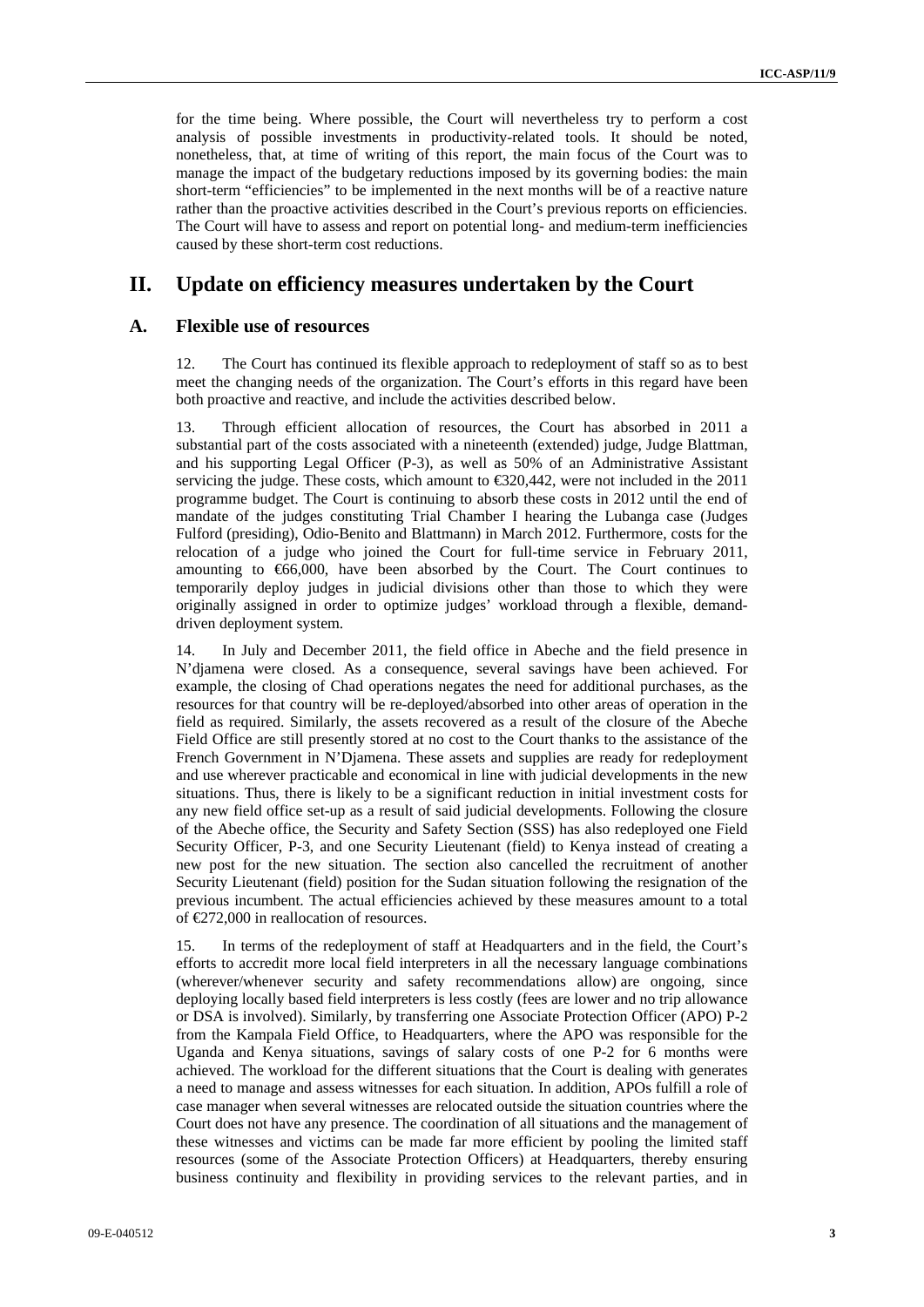particular in-court protection measures and special advice to the Chambers, which is a mandated function. Furthermore, two APOs, from Headquarters and the Kinshasa Field Office respectively, were temporarily redeployed at different times to Kenya to cover operational requirements, resulting in savings equivalent to two months salary of one P-2. The Associate Support Officers in the DRC and at Headquarter also continued to be responsible for two situations each. One ASO is usually responsible for one situation, providing support services in relation to trial and the preparation of witnesses and simultaneously providing case management for ICCPP participants and support referrals. So far the VWU has managed to have one ASO cover for two situations: one with active trials and the second in the pre-trial phase. With two ongoing simultaneous trials in 2011, this would have justified the recruitment of an additional ASO. The VWU has instead managed to absorb the workload by using resources efficiently and making savings, resulting in savings equivalent to one P-2 position for 12 months (for the period July to December 2011). Finally, reassignment of the Field Witness Officer from Uganda (UGA) to Headquarters, who simultaneously coordinated activities in Uganda and Kenya resulted in savings corresponding to one P-3 for a period of 6 months.

Throughout 2011, the Security and Safety Section (SSS) has continued its established practice of pooling its staff resources and using them in a holistic fashion, as opposed to a strict regime of operational use in line with specific post allocation. All security personnel at Headquarters, including security personnel in administrative functions, have been cross-trained to allow staff to fulfill subordinate or peer roles in the event of unplanned or inadequately resourced operational requirements. This structure has allowed the section, with only three additional GS-OL staff for the year, to support simultaneous hearings that would normally require a total of 20 GS-OL staff on a daily basis. At Headquarters, the basic level security and safety functions are conducted by Security Support Assistants (SSA), who are hired at G-2 level on a general temporary assistance basis (GTA). Since 2005, the section has had a contingent of 22 GTA-funded SSA positions engaged on a 24/7 work cycle. Prior assessment of the workload indicator for the role, considering rotational duties and operational tasks, calculated that, in real terms, the unit needs 29 SSA staff to meet standard requirements. The shortfall is met through the holistic staffing approach and backfilling by staff at higher levels. This represents a saving of seven full-time G-2 level positions, at circa  $\epsilon$ 43,000 per year each, or a total of  $\epsilon$ 301,000.

17. Temporary efficiencies were also achieved by making use of vacated posts while looking at possible structural reviews. Although these measures cannot be sustained in the long-term, they allow for temporary savings: in the Victims and Witnesses Unit (VWU), the acting Head of Protection continued to perform the duties of Associate Protection Officer, which resulted in savings equivalent to six months' salary for one P-4. Two fulltime Support Assistants (SA) were also lent to another unit to assist with confidential accounting relevant to the expenses of witnesses who are in the ICC Protection Programme (ICCPP), and to assist with case management of such witnesses, which is the equivalent to 2 GSOL staff on a full-time basis. One of the existing Support Assistants was acting Senior Support Assistant and at the same time continued to perform the duties of SA, saving the equivalent of six months' salary for one GSOL. The Trial Operations Assistant provided substantial assistance to the administration in the last quarter of the year, saving three months' salary for one GSOL. Operations and Field Coordination Assistants covered three situations and were deployed to field locations to assist with the management of field operations during the absence of Field Witness Officers, which translated into savings equivalent to one P-3 for a period of three months.

18. Similar temporary measures were put in place by the Security and Safety Section, which delivered support for 191 hearing days, requiring an average of 14 (13.7) staff per day during the year. Through the measures indicated above (see para. 18) and with the use of backfilling positions and flexibility in scheduling, the actual staffing shortfall between needs and provision was alleviated. It is noted that this effectively removed persons from core functions, with a resultant business impact elsewhere, which was considered an acceptable consequence in order to ensure hearing support. Though not sustainable as a standard business approach, this action can be equated to a saving of five GS-OL staff, for a total of €301,000.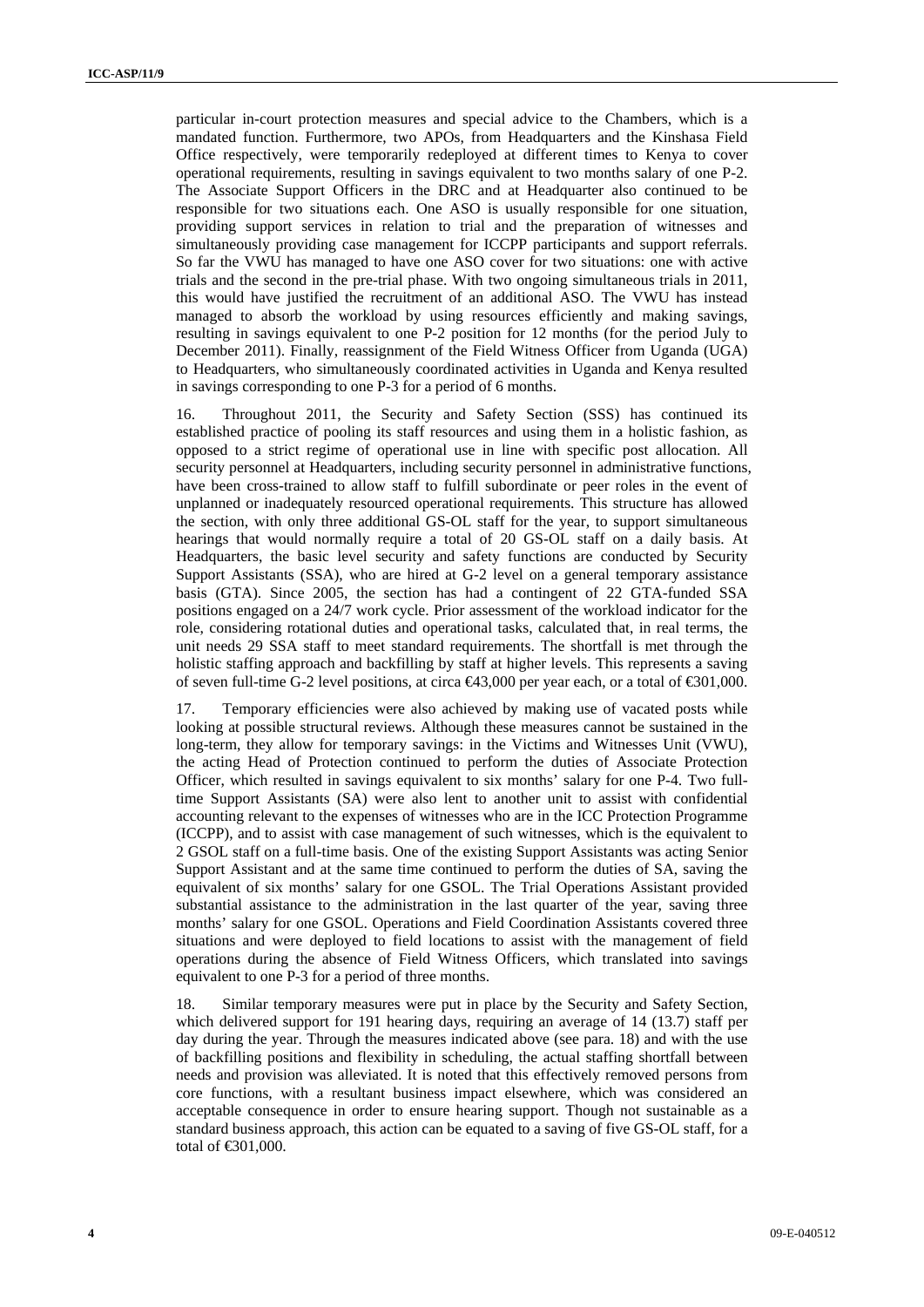19. Given the number of cases and consequent high courtroom activity and workload for both the French and English Court-Reporter teams, the Court Management Section could provide only very limited support for events other than hearings. During the period running from the seventeenth session of the Committee to the tenth session of the Assembly, one judges' plenary meeting was absorbed using internal resources. At the same time, in periods of low judicial activity one Court Records Assistant was loaned to the VPRS section (for a period of approximately three months). This enabled saving of approximately €17,000, excluding the additional resources and time that would have been needed to carry out a recruitment process.

20. Thanks to the flexible approach to the redeployment of staff and flexible use of temporary resources, the Court was also able to limit requests for additional resources. Although less easily quantifiable, these efforts represent significant savings. For example, in the Victims and Witnesses Unit, the workload for two simultaneous trials — and for a short period for three trials — was absorbed using the resources available for just one trial. This necessitated adjustments and compromises to the level of services provided to witnesses and led to an increase in staff overtime hours. Similarly, the protection tasks (protection and psychosocial field missions and assessments, various security analysis reports) generated by the two new situations under investigation, Libya and Côte d'Ivoire, were absorbed by existing resources. In the Victims Participation and Reparation Section (VPRS), a special task force was hired on a temporary basis (6 months) to process the applications received in the Bemba case: seven master-level graduate students, at a cost of €1,000 per person per month. This low-cost additional capacity was hired on an exceptional basis as a temporary measure. The students had to be trained extensively and were monitored carefully by qualified professionals, but were able to enhance the capacity and thus the efficiency of the VPRS by taking care of backlogs in data-entry activities.

#### **B. Review and standardization of procedures**

21. In 2011, the Appeals Chamber saw a significant increase in its workload. Nineteen interlocutory appeals or similar proceedings were lodged, compared to seven in 2009 and six in 2010. In February 2011, the Appeals Division revised the Appeals Chamber's working methods for interlocutory appeals. Subsequently and despite the increase in the Appeals Chamber's workload, the efficiency of the Appeals Chamber continued to improve. On average, in 2011 it took 49 days from the filing of the document in support of the appeal to the delivery of the judgment/decision, compared to averages of 133 days in 2009 and 92 days in 2010.

22. Since November 2011, the Office of the Prosecutor (OTP) has been renting a house in Abidjan at a cost of  $\leq 3,000$  a month. By the end of January 2012, 21 staff, equivalent of 178 overnights have stayed in the house. This has enabled the Office to save  $\epsilon$ 23,496 (minus rental charges) as a result of reduced DSA, which is the main travel- cost driver, and hotel accommodation.

23. In addition to the activities budgeted for by the Office of Public Counsel for the Defense (OPCD), the Office assisted the defense team in the case of the Prosecutor v. Callixte Mbarushimana to review over 105,000 documents in order to determine which items contained privileged information, and which items could be disclosed to the Prosecution as potential evidence for the confirmation hearing. Had the defense team requested legal aid instead of the assistance of the OPCD, they could have been entitled to 3.5 full-time equivalent (FTE) positions, which equates to 3.5 P-2 positions or one P-4 position under the legal aid FTE scheme. The OPCD also assisted the Bemba team, as instructed by Trial Chamber III, to review 2,287 victim applications, which were disclosed at the trial stage. Without the OPCD's assistance, it might have been necessary for the defense to request an adjournment of the trial. By intervening at the situation phase, for example in response to victim applications in the DRC situation, the OPCD also saved expenses that would otherwise have resulted from paying external counsel to perform the same task.

24. With regard to administrative costs, the Court had contracted a unit price for electricity for the three years 2009, 2010 and 2011. In 2011 it was necessary to go to tender again for an electricity contract. The constant changes in energy prices in 2011 helped the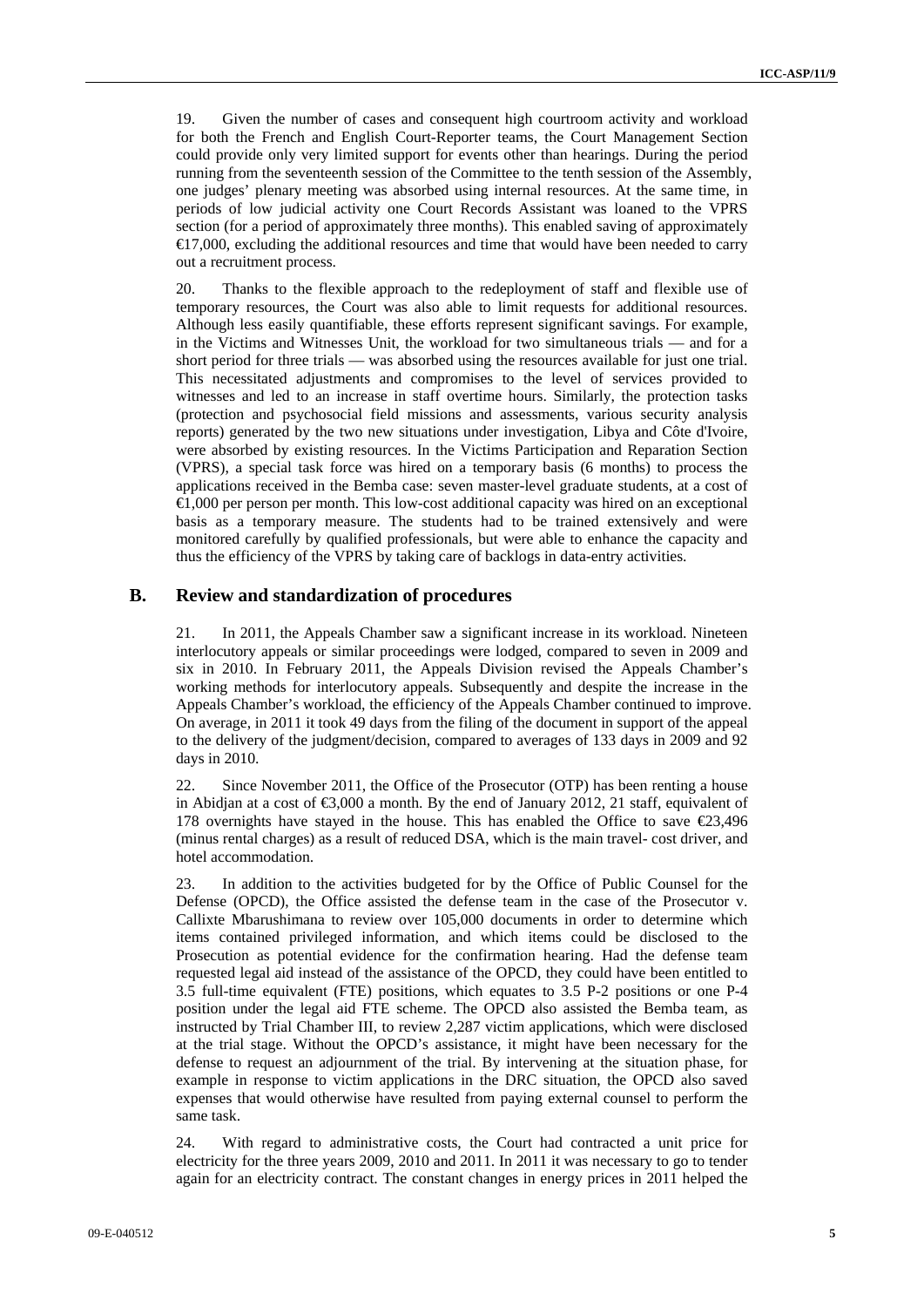Court to develop a strategy of leaving final price negotiations toward the end of 2011 and choosing a price that seemed at the lower end of the fluctuations according to the trends of that year. Energy suppliers were, in turn, only willing to allow the Court to lock in at the lower rate for a contract of one year in duration. This means that the Court will have to go through the procurement process again in 2012 for the year(s) starting January 2013. The benefit of this strategy is an anticipated saving of  $\epsilon$ 70,000 in 2012. The General Services Section is further working on reducing energy costs by adjusting energy installations on one hand and by raising user awareness on the other. A reduction of €30,000 per year has been achieved in the past by changing the types of light bulbs used.

25. Exceptionally, the Court has had to deal with requests from detained witnesses for contacts with their families. The section involved with such requests organised a video-link rather than making the necessary arrangements to allow family members to visit. This policy applies only to the case of the detained witnesses, as they are considered to be held on a temporary basis only at the Court's Detention Centre, pending their return to the DRC.

26. Given that the Director of the Division of Court Services is heavily involved in the judicial aspects of all the situations and cases currently before the Court, staff in the various field offices also come within the remit of that division, and could normally expect to receive supervision and guidance visits. However, the Director of the Division decided to suspend supervision visits to the various field offices (as requested in the regular budget) in 2011, and to safeguard travel funds in order to implement decisions by the various Chambers. Yearly supervision visits will be spread over two years.

27. In the context of field operations strategy, as reported to the Committee at its sixteenth session in April 2011, $\delta$  the Field Operations Section has achieved an overall decrease of 4.1% in travel costs reflecting a greater level of control and coordination both at field office and Headquarters level and between the two, as well as a decrease of 1.9% in General Operating Expenses, reflecting a leveling off in general operating expenses resulting from continued improvement in internal management control systems.

28. The Registrar approved a restructuring of the Court Management Section of Registry, whereby its two units were each managed by a Head of Unit. Prior to this, one unit had an acting head of unit (pro bono), while the other (which totaled 18 staff: nine at P-2, five at G-4, one at G-7, three at G-6) was directly supervised by the Chief of Section. The changes in the structure of the section helped achieve more streamlined and optimized processes. The section is operating on a more efficient level (higher output with the same number of staff); delegation and communication lines are properly assigned. This has enabled the Chief of Section to focus on the management and leadership matters which are the post's primary concern.

29. The OPCD has prepared and updated practice manuals for defense counsel in areas which are essential for counsel practicing before the Court (procedural objections, victim participation, taking witness statements, all issues relating to confirmation of charges hearings). These manuals provide all defense counsel with relevant research in a pro-active manner, and thus eliminate the time and resources which would be spent if each counsel were to request the OPCD's assistance on these matters separately.

30. Within Registry, further efforts were made to help clients/requesters plan their meetings and seminars outside court hearings, so that in-house resources are available and it is unnecessary to recruit freelance interpreters.

31. The Eurozone government debt crisis continues to bring an unstable situation to the banking sector, especially across Europe. The current risk to the European banking sector will be an ongoing situation in the foreseeable future. Strict measures have been taken by the Court to minimize the risk associated with banking in the current climate. Treasury staff keep up to date on a daily basis with the market situation, and on a weekly basis the credit ratings of each bank are checked with both Standard & Poor's and Moodys. Previously the task of monitoring the credit ratings of the banks was outsourced to Treasury-linQ. This task is now being conducted in-house (saving  $\epsilon$ 5,570 per year). Furthermore, the Court has negotiated new fees for all bank transfers, excluding banking costs for correspondent bank charges and transfers by Western Union or Global Currencies. Individual transfers are now

*<sup>6</sup> See Fifth Status Report on the Court's progress regarding efficiency measures*,CBF/16/15, paras. 14-15.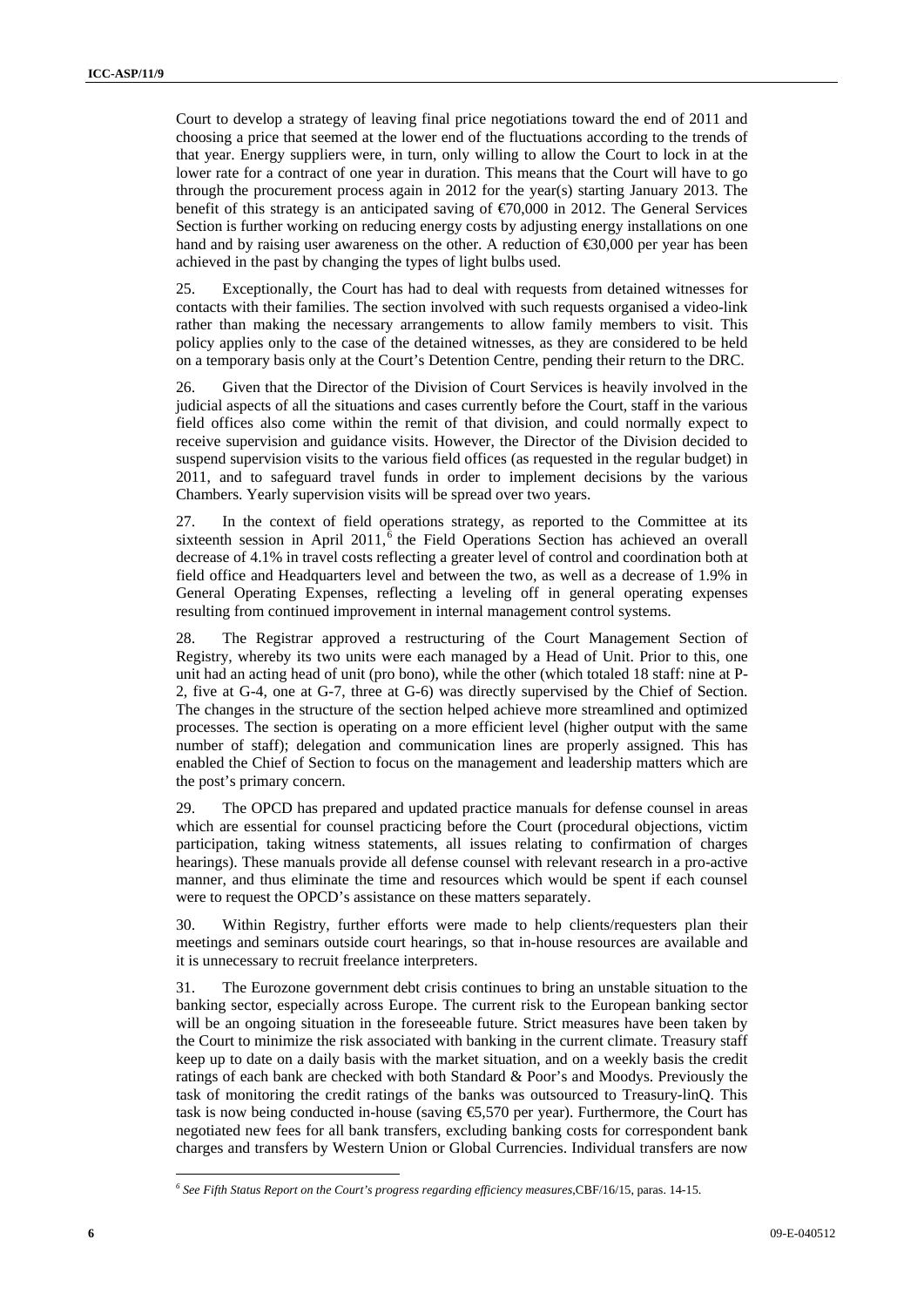free of charge, and the banks compensate by having a minimum balance of  $\epsilon$ 3.5 million retained on a savings account. This contract came into effect from 1August 2011 and the average yearly saving is around  $\epsilon$ 22,000.

## **C. Efficiencies resulting from cooperation from States and other international organizations**

32. Three GS OL staff (in total 10.5 months) and one P-2 staff (5.5 months) have been loaned by the ICTY to a Registry section of the Court. This has allowed the Court to avoid time and resources lost through recruitment and also to minimize that loss through training. For an AV assistant, the minimum training period is three to six months, which is no longer necessary under these arrangements (salary saving of 3 to 6 months at G-6 level). The length of the loan has, moreover, been tailored as far as possible to coincide with hearing activity. Similarly, for the recruitment of an AV assistant for parallel trials for the second semester of 2011, the starting date for the loan was delayed to the extent practicable to increase savings: instead of commencing on 1 July 2011, the person started after the summer recess, namely on 22 September 2011, a saving of almost 3 months at G-6 level.

33. Cooperation was also sought with international organizations such as the United Nations Office in Nairobi in testing field interpreter candidates (to be deployed in relation to the Kenya situation) in Kalenjin and Kikuyu, in order to create savings on fees, DSA and travel costs for language consultants (approximately  $\textcircled{t}$ 8,500).

#### **D. Review of services and operations**

34. Within the OTP, the integration of the Geographical Information System and infographics in the Scientific and Response Unit within the Investigation Division of the OTP has resulted in freeing one P-2 FTE, or €66,499, for the period July-March 2012.

35. In Registry, pre-screening of the English level of field interpreter candidates for recruitment at Headquarters has been conducted by telephone interview. Where candidates' level of English was assessed as not sufficient, they were not invited to come to The Hague, with savings of approximately  $\epsilon$ 3,750 in travel costs and DSA.

#### **E. Possibilities created by technology**

36. The VPRS has created a database (Victims Applications Management System or VAMS) designed to enable the section to process victim applications received from field offices, intermediaries and legal representatives, or directly from victims. This new database has enabled the database team to be significantly more efficient and accurate. Consequently, the team has been able to process a larger number of victim applications in a shorter period of time. The system has greatly reduced the time needed to register, stamp and save applications in the Court's electronic management system. Where, previously, it took two minutes to process each application, the new database can handle 50 applications in the same period of time. The team has also gained in terms of reliability of information and efficiency in providing reports on applications received. Having completed this first stage of the project, the team is now developing the second stage, which will enable faster analysis and more complete reporting of victim applications. In addition, the database team has created a more effective filing system for supplementary information by clarifying processing procedures. It is now easier for the whole of VPRS to track and understand supplementary information. All of the above programmes and procedures have improved the work of VPRS by increasing the database team's capacity to produce greater quantities of accurate work.

37. The automation of the scheduling of court hearings has also enhanced the Court's efficiency. The scheduling process is more accurate (with very little room for human error) and auditable. The training of new staff in charge of the scheduling is much simplified. The actual amount of time required for the scheduling process is reduced.

38. The Court has finalized, implemented and activated the "clear voice recording of witness" in the recording infrastructure for both courtrooms. Apart from a massive increase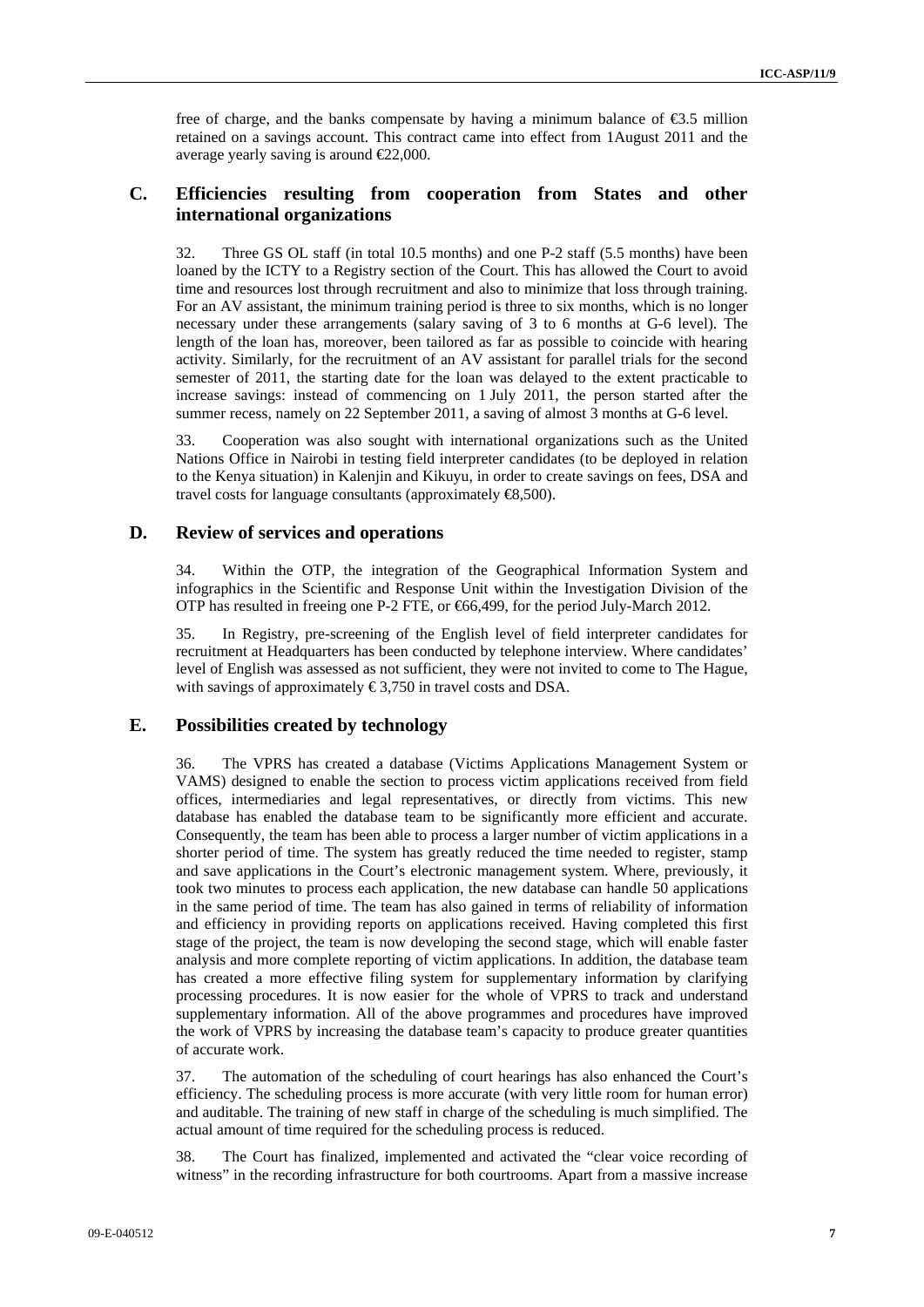in efficiency and flexibility and offering online access controlled by CMS (English and French Court-Reporting, text processing, and Transcript Coordination) and STIC, it has also substantially reduced the amount of internal FTR copy requests, resulting in lower use of consumables (disks and tapes), immediate access to required information (no waiting periods for copies to be made) and less man-hours required for copy assignments in CMS AV. Average numbers for copy requests for FTR and DVD clear-voice compared with previous years, for the second half-year 2011, approximately 275 fewer copies were required. At an average of 0.5 hours per copy, savings in man-hours are roughly 137.5 hours (GSOL staff).

39. The OPCV has put in place a database to manage information about victims represented and/or assisted, as well as external legal representatives supported. This tool has allowed the office to increase its efficiency, rendering the processing of information more expeditious and thus allowing the Office to respond better and more quickly to requests for assistance either by victims or by external counsel.

## **F. External relations and outreach**

40. The Presidency continues to increase the cost-effectiveness of its external relations functions by combining, where possible, external awareness activities with existing travel arrangements (annual/home leave or official travel) of elected officials and staff. Savings created in this way from July 2011 to February 2012 totaled approximately  $\epsilon$ 6,900 for the judiciary.

41. Furthermore, the judiciary continues to make every effort in requesting external organizers to cover the costs of judges' and Presidency members' participation in events, as has been done in the past. This has rendered tangible results and continues to do so in 2012: the costs of the President's travel in the first three months of 2012 was entirely covered by external organizers.

42. The Public Information and Documentation Section has continued reviewing internal working processes to enhance the number of people and groups exposed to information about the Court. During the reporting period the section greatly intensified the use of social networks, decreasing distribution time and resulting in an improved relationship with media representatives worldwide. Through the use of Twitter, journalists were quickly alerted to important judicial developments, whilst new groups, predominantly younger people, were engaged through Facebook. A significant increase in the number of specialized and non-specialized groups participating in study visits to the seat of the Court was recorded, while the number of staff remained the same. Lastly, the section has continued to minimize the printing of hard copies and increased the use of digital copies, enabling the dissemination of such materials on USB sticks at a lower cost.

#### **G. Training and cross-training**

43. One Court Records Assistant has been fully trained in the duties of transcript coordinator and was temporarily reassigned to assist the transcript coordinators on a major priority project with a strict deadline (reclassification of transcripts in the context of the impending judgment in the Lubanga case), thus enabling the deadline to be met.

44. French Text Processors (FTPs) underwent cross-training and limited deployment over various parts of the summer recess of 2011 to enable them to be deployed as French proofreaders in the French Translation Unit. The Court Management Section was thus able to loan one or more FTPs to the Translation and Interpretation Section during times of reduced courtroom activity. In November and December of 2011, these arrangements were intensified (as hearing activity reduced), until the end of contract for two staff members.

45. The OPCD organised training for OPCD staff and all defense teams on interviewing witnesses and taking witness statements. It further provided ongoing training to defense teams on Ringtail, i-Transcend, downloading and uploading of evidence, and CaseMap. Having trained counsel and teams will increase efficiencies and the quality of proceedings at the Court.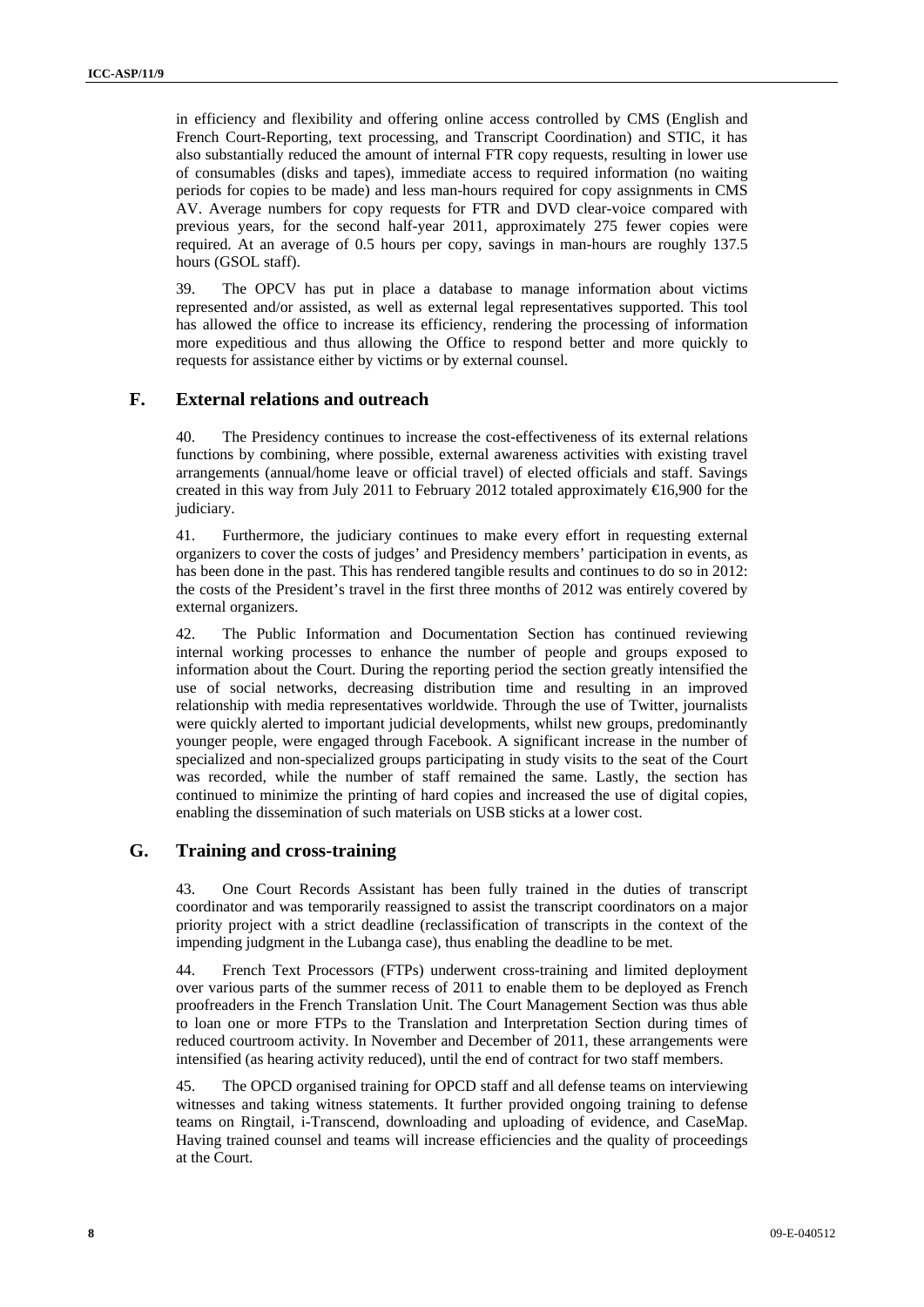# **III. Summary of efficiency gains**

46. The following table provides a summary of efficiency gains (where quantifiable).

| MPI - Judiciary                                                                                                                                         |                            |
|---------------------------------------------------------------------------------------------------------------------------------------------------------|----------------------------|
| Absorption 19th judge (Judge Blattmann) in 2011                                                                                                         | €320.4                     |
| <b>Relocation Judge Fernandez</b>                                                                                                                       | $-66.0$                    |
| <b>Travel efficiencies</b>                                                                                                                              | $\bigoplus$ 6.9            |
| $MPI - OTP$                                                                                                                                             |                            |
| Pooling of administration staff                                                                                                                         | $\Theta$ 6.0               |
| Outsourcing and transcription                                                                                                                           | €139.5                     |
| Reduced field presence and centralized hub under (15-9 FTE) review                                                                                      | €349.5                     |
| Revised travel procedures                                                                                                                               | E79.5                      |
| Revised composition of Pre-trial, Trial and Joint Teams                                                                                                 | €116.7                     |
| CIV/housing in Abidjan                                                                                                                                  | $\epsilon$ 23.5            |
| Integration of GIS and infographics                                                                                                                     | €66.5                      |
| Ops manual-reduced cost per case                                                                                                                        | €132.0                     |
| MPIII - Registry                                                                                                                                        |                            |
| Redeployment one Field Security Officer, P3, and one Security Lieutenant (field) to Kenya + cancelled the recruitment of<br>another Security Lieutenant | €272.0                     |
| Redeployment of Court reporter teams and loan of Court record assistants                                                                                | €17.0                      |
| moving one Associate Protection Officer (APO) P2 from the Kampala Field Office to headquarters                                                          | $\epsilon$ 41.3            |
| Associate Support Assistants in the DRC and at headquarter responsible for two situations each                                                          | $-82.6$                    |
| Two APOs from HQ and from the Kinshasa Field Office deployed to Kenya                                                                                   | €27.5                      |
| Reassignment of Field witness officer from UGA                                                                                                          | €49.9                      |
| SSS pooling of staff                                                                                                                                    | € $301.0$                  |
| Non recruitment of APO for acting head                                                                                                                  | $-660.4$                   |
| Two full-time Support Assistants loan to ICCPP                                                                                                          | $\epsilon$ 126.0           |
| No recruitment of SA                                                                                                                                    | $\text{\textsterling}31.5$ |
| Assistance to the administration by Trial Operations Assistant                                                                                          | €15.8                      |
| Field Coordination Assistants covered three situations                                                                                                  | $\epsilon$ 20.7            |
| SSS flexible schedule and backfilling of positions                                                                                                      | € $301.0$                  |
| OPCD defence assistance                                                                                                                                 | €120.7                     |
| Energy contract                                                                                                                                         |                            |
| Insource credit monitoring and bank charges                                                                                                             | €14.8                      |
| Loan ICTY                                                                                                                                               | €15.8                      |
| Flexible start date for AV assistant recruitment                                                                                                        | $\epsilon$ 15.8            |
| Interpreter test in Nairobi                                                                                                                             | $\bigoplus$ .5             |
| pre-screening of the English level of field interpreter                                                                                                 | €3.7                       |
| FTR and DVD copies                                                                                                                                      | $\epsilon$ .3              |
| <b>Total</b>                                                                                                                                            | €2,937.5                   |
| Saving reported at 17th session of the Committee (first 6 months of 2011 <sup>7</sup> )                                                                 | $\epsilon$ 1,723.0         |

*<sup>7</sup>* Some of the savings reported at the 17th session of the Committee are carried over in the present report.